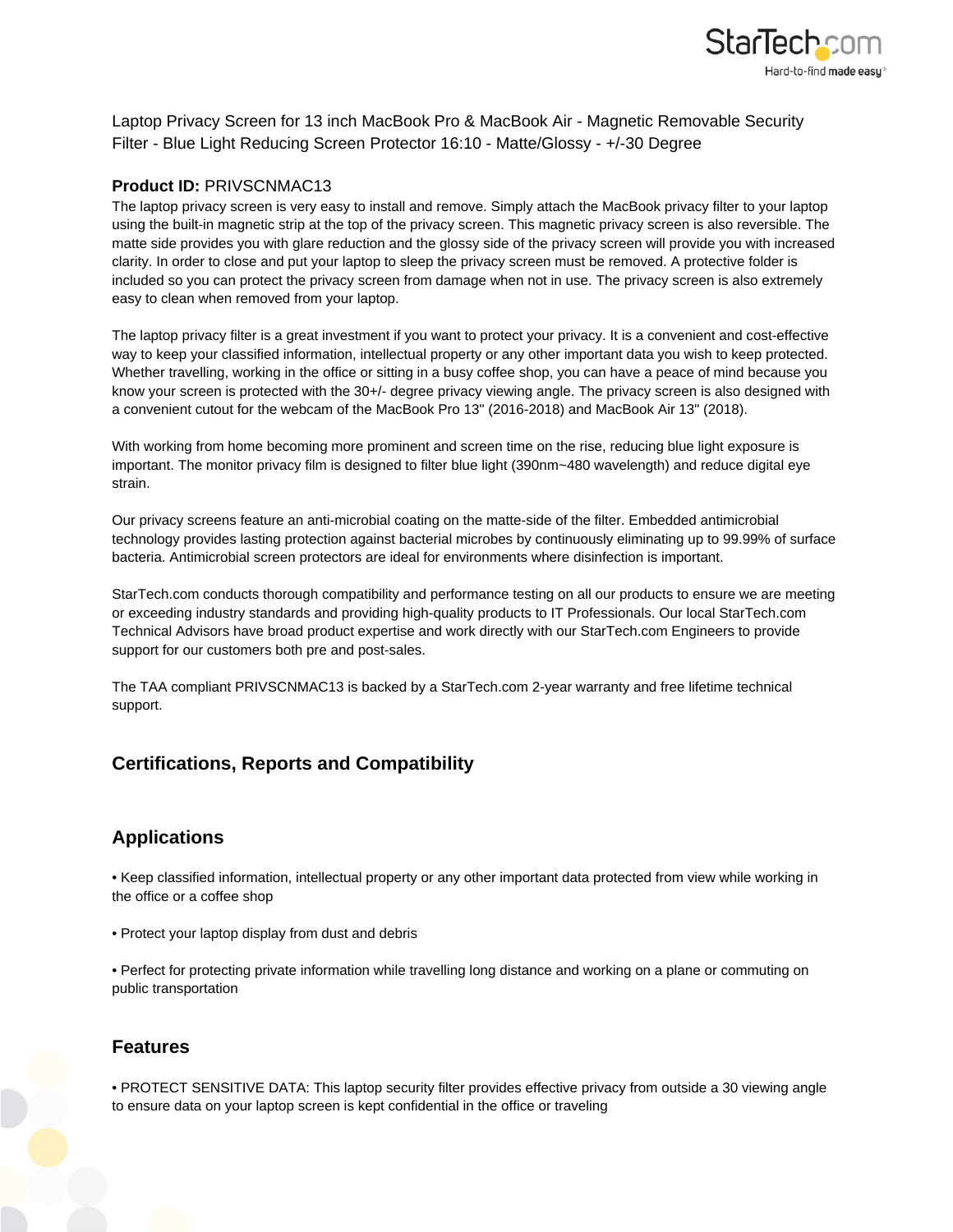

• EASY APPLICATION: Attach durable & removable screen protector to MacBook display using the magnetic bezel at the top of the screen; Prevents scratches/fingerprints/dust; Doesn't interfere w/sleep mode

• BLUE LIGHT REDUCTION: In addition to protecting your data, this MacBook privacy cover screen minimizes digital eye strain by reducing blue light by 30% to 40% when working for extended periods of time

• COMPATIBILITY: Laptop privacy screen filter is shaped to not interfere with top-mounted webcams on 13" MacBook Pro (2016 and later) and MacBook Air (2018) with 16:10 aspect ratio

• REDUCE GLARE OR INCREASE CLARITY: Reversible computer screen privacy filter retains sharp and consistent image quality in any lighting with an anti-glare matte-finish and a high-clarity glossy-finish

| Hardware                                  |                            |                   |
|-------------------------------------------|----------------------------|-------------------|
|                                           | Warranty                   | 2 Years           |
|                                           | <b>Mounting Options</b>    | Front of Monitor  |
|                                           |                            |                   |
| Performance                               |                            |                   |
|                                           | Minimum Display Size       | 13"               |
|                                           | Maximum Display Size       | 13"               |
|                                           | <b>Fits Curved Display</b> | No                |
|                                           | Fits UltraWide Displays    | No                |
| <b>Physical</b><br><b>Characteristics</b> |                            |                   |
|                                           | Color                      | Transparent       |
|                                           | Material                   | Plastic           |
|                                           | Product Length             | 7.6 in [19.3 cm]  |
|                                           | Product Width              | 11.7 in [29.7 cm] |
|                                           | Product Height             | 0.4 in [10.0 mm]  |
|                                           | Weight of Product          | 1.3 oz [37.0 g]   |
| Packaging<br><b>Information</b>           |                            |                   |
|                                           | Package Length             | 15.1 in [38.4 cm] |
|                                           | Package Width              | 10.2 in [25.9 cm] |
|                                           | Package Height             | 0.1 in [3.0 mm]   |